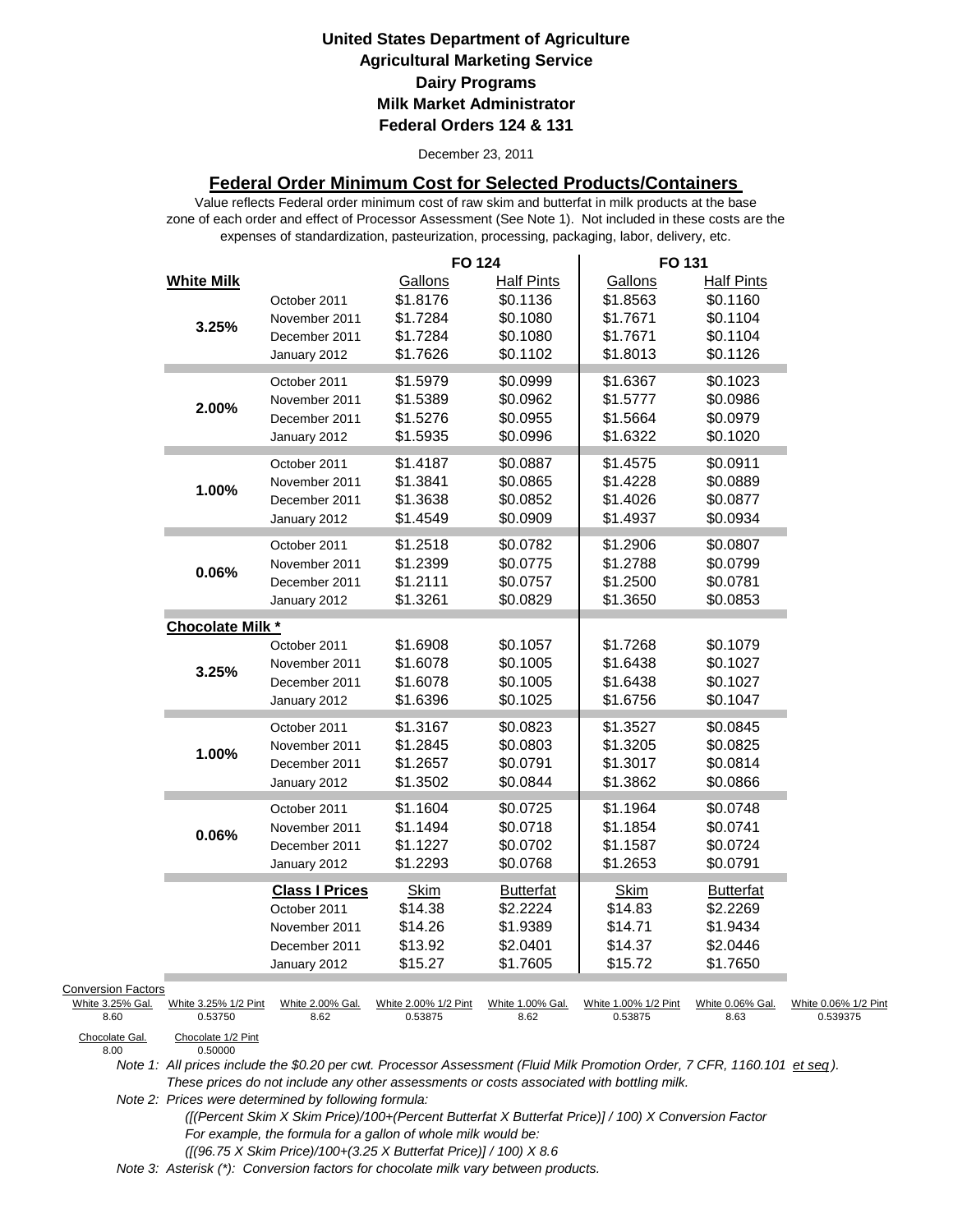#### January 20, 2012

## **Federal Order Minimum Cost for Selected Products/Containers**

zone of each order and effect of Processor Assessment (See Note 1). Not included in these costs are the expenses of standardization, pasteurization, processing, packaging, labor, delivery, etc. Value reflects Federal order minimum cost of raw skim and butterfat in milk products at the base

|                                                             |                          | <b>FO 124</b>                   |                               | FO 131                          |                               |                                  |
|-------------------------------------------------------------|--------------------------|---------------------------------|-------------------------------|---------------------------------|-------------------------------|----------------------------------|
| <b>White Milk</b>                                           | November 2011            | Gallons<br>\$1.7284             | <b>Half Pints</b><br>\$0.1080 | Gallons<br>\$1.7671             | <b>Half Pints</b><br>\$0.1104 |                                  |
|                                                             | December 2011            | \$1.7284                        | \$0.1080                      | \$1.7671                        | \$0.1104                      |                                  |
| 3.25%                                                       | January 2012             | \$1.7626                        | \$0.1102                      | \$1.8013                        | \$0.1126                      |                                  |
|                                                             | February 2012            | \$1.6107                        | \$0.1007                      | \$1.6494                        | \$0.1031                      |                                  |
|                                                             | November 2011            | \$1.5389                        | \$0.0962                      | \$1.5777                        | \$0.0986                      |                                  |
| 2.00%                                                       | December 2011            | \$1.5276                        | \$0.0955                      | \$1.5664                        | \$0.0979                      |                                  |
|                                                             | January 2012             | \$1.5935                        | \$0.0996                      | \$1.6322                        | \$0.1020                      |                                  |
|                                                             | February 2012            | \$1.4417                        | \$0.0901                      | \$1.4805                        | \$0.0925                      |                                  |
|                                                             | November 2011            | \$1.3841                        | \$0.0865                      | \$1.4228                        | \$0.0889                      |                                  |
| 1.00%                                                       | December 2011            | \$1.3638                        | \$0.0852                      | \$1.4026                        | \$0.0877                      |                                  |
|                                                             | January 2012             | \$1.4549                        | \$0.0909                      | \$1.4937                        | \$0.0934                      |                                  |
|                                                             | February 2012            | \$1.3036                        | \$0.0815                      | \$1.3424                        | \$0.0839                      |                                  |
|                                                             | November 2011            | \$1.2399                        | \$0.0775                      | \$1.2788                        | \$0.0799                      |                                  |
| $0.06\%$                                                    | December 2011            | \$1.2111                        | \$0.0757                      | \$1.2500                        | \$0.0781                      |                                  |
|                                                             | January 2012             | \$1.3261                        | \$0.0829                      | \$1.3650                        | \$0.0853                      |                                  |
|                                                             | February 2012            | \$1.1751                        | \$0.0734                      | \$1.2139                        | \$0.0759                      |                                  |
| <b>Chocolate Milk *</b>                                     |                          |                                 |                               |                                 |                               |                                  |
|                                                             | November 2011            | \$1.6078                        | \$0.1005                      | \$1.6438                        | \$0.1027                      |                                  |
| 3.25%                                                       | December 2011            | \$1.6078                        | \$0.1005                      | \$1.6438                        | \$0.1027                      |                                  |
|                                                             | January 2012             | \$1.6396                        | \$0.1025                      | \$1.6756                        | \$0.1047                      |                                  |
|                                                             | February 2012            | \$1.4983                        | \$0.0936                      | \$1.5343                        | \$0.0959                      |                                  |
|                                                             | November 2011            | \$1.2845                        | \$0.0803                      | \$1.3205                        | \$0.0825                      |                                  |
| 1.00%                                                       | December 2011            | \$1.2657                        | \$0.0791                      | \$1.3017                        | \$0.0814                      |                                  |
|                                                             | January 2012             | \$1.3502                        | \$0.0844                      | \$1.3862                        | \$0.0866                      |                                  |
|                                                             | February 2012            | \$1.2098                        | \$0.0756                      | \$1.2458                        | \$0.0779                      |                                  |
|                                                             | November 2011            | \$1.1494                        | \$0.0718                      | \$1.1854                        | \$0.0741                      |                                  |
| 0.06%                                                       | December 2011            | \$1.1227                        | \$0.0702                      | \$1.1587                        | \$0.0724                      |                                  |
|                                                             | January 2012             | \$1.2293                        | \$0.0768                      | \$1.2653                        | \$0.0791                      |                                  |
|                                                             | February 2012            | \$1.0893                        | \$0.0681                      | \$1.1253                        | \$0.0703                      |                                  |
|                                                             | <b>Class I Prices</b>    | <b>Skim</b>                     | <b>Butterfat</b>              | Skim                            | <b>Butterfat</b>              |                                  |
|                                                             | November 2011            | \$14.26                         | \$1.9389                      | \$14.71                         | \$1.9434                      |                                  |
|                                                             | December 2011            | \$13.92                         | \$2.0401                      | \$14.37                         | \$2.0446                      |                                  |
|                                                             | January 2012             | \$15.27                         | \$1.7605                      | \$15.72                         | \$1.7650                      |                                  |
|                                                             | February 2012            | \$13.52                         | \$1.7380                      | \$13.97                         | \$1.7425                      |                                  |
| <b>Conversion Factors</b>                                   |                          |                                 |                               |                                 |                               |                                  |
| White 3.25% Gal.<br>White 3.25% 1/2 Pint<br>0.53750<br>8.60 | White 2.00% Gal.<br>8.62 | White 2.00% 1/2 Pint<br>0.53875 | White 1.00% Gal.<br>8.62      | White 1.00% 1/2 Pint<br>0.53875 | White 0.06% Gal.<br>8.63      | White 0.06% 1/2 Pint<br>0.539375 |
| Chocolate Gal.<br>Chocolate 1/2 Pint                        |                          |                                 |                               |                                 |                               |                                  |

Chocolate Gal.<br>8.00

*Note 1: All prices include the \$0.20 per cwt. Processor Assessment (Fluid Milk Promotion Order, 7 CFR, 1160.101 et seq ). These prices do not include any other assessments or costs associated with bottling milk.*

*Note 2: Prices were determined by following formula:* 

 *([(Percent Skim X Skim Price)/100+(Percent Butterfat X Butterfat Price)] / 100) X Conversion Factor For example, the formula for a gallon of whole milk would be: ([(96.75 X Skim Price)/100+(3.25 X Butterfat Price)] / 100) X 8.6*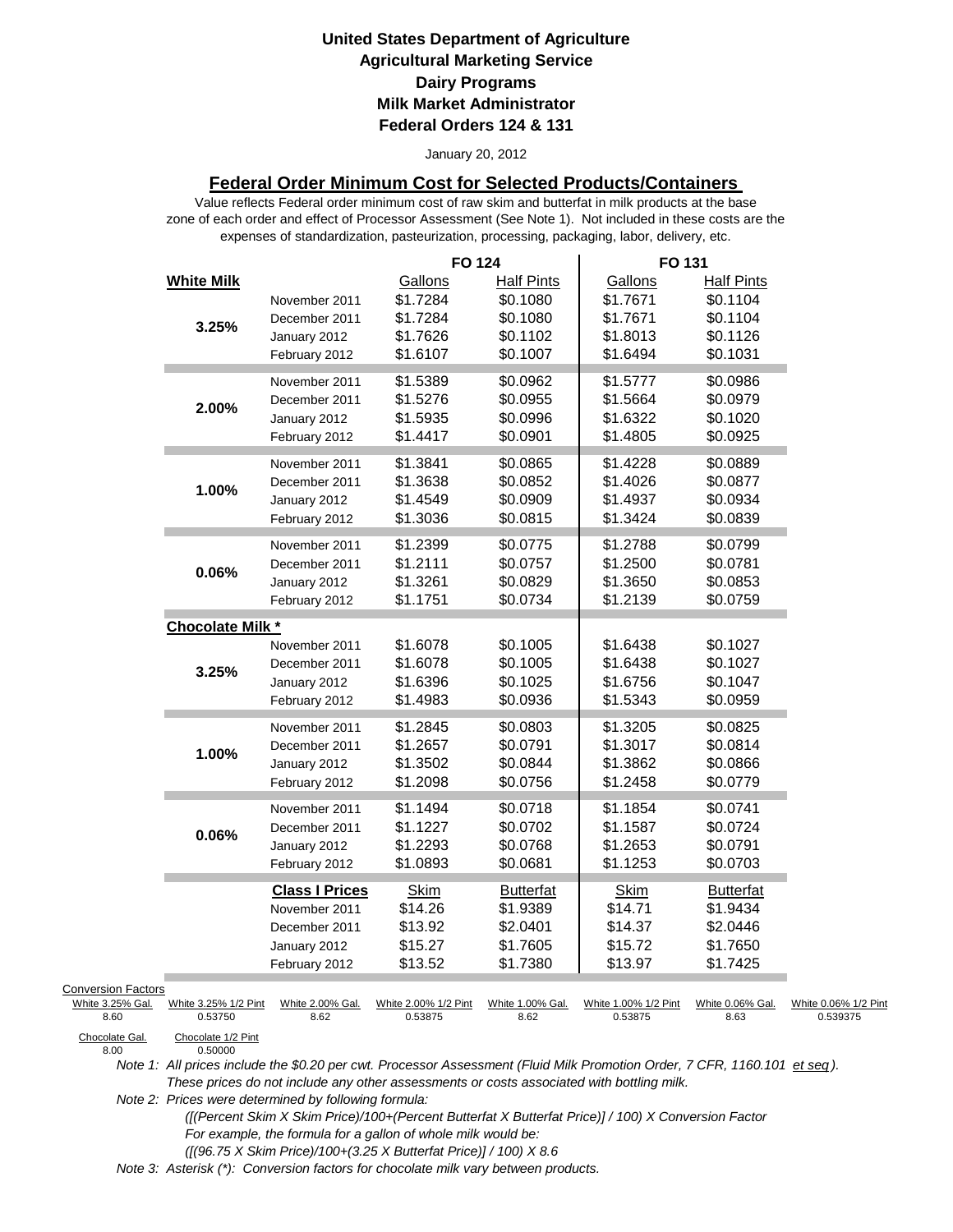#### February 17, 2012

## **Federal Order Minimum Cost for Selected Products/Containers**

zone of each order and effect of Processor Assessment (See Note 1). Not included in these costs are the expenses of standardization, pasteurization, processing, packaging, labor, delivery, etc. Value reflects Federal order minimum cost of raw skim and butterfat in milk products at the base

|                                                       |                                 |                                                                                       | <b>FO 124</b>                                           |                                                                   | FO 131                                                  |                                                                   |                                  |
|-------------------------------------------------------|---------------------------------|---------------------------------------------------------------------------------------|---------------------------------------------------------|-------------------------------------------------------------------|---------------------------------------------------------|-------------------------------------------------------------------|----------------------------------|
|                                                       | <b>White Milk</b><br>3.25%      | December 2011<br>January 2012<br>February 2012<br>March 2012                          | Gallons<br>\$1.7284<br>\$1.7626<br>\$1.6107<br>\$1.5496 | <b>Half Pints</b><br>\$0.1080<br>\$0.1102<br>\$0.1007<br>\$0.0969 | Gallons<br>\$1.7671<br>\$1.8013<br>\$1.6494<br>\$1.5883 | <b>Half Pints</b><br>\$0.1104<br>\$0.1126<br>\$0.1031<br>\$0.0993 |                                  |
|                                                       | 2.00%                           | December 2011<br>January 2012<br>February 2012<br>March 2012                          | \$1.5276<br>\$1.5935<br>\$1.4417<br>\$1.3888            | \$0.0955<br>\$0.0996<br>\$0.0901<br>\$0.0868                      | \$1.5664<br>\$1.6322<br>\$1.4805<br>\$1.4276            | \$0.0979<br>\$0.1020<br>\$0.0925<br>\$0.0892                      |                                  |
|                                                       | 1.00%                           | December 2011<br>January 2012<br>February 2012<br>March 2012                          | \$1.3638<br>\$1.4549<br>\$1.3036<br>\$1.2573            | \$0.0852<br>\$0.0909<br>\$0.0815<br>\$0.0786                      | \$1.4026<br>\$1.4937<br>\$1.3424<br>\$1.2961            | \$0.0877<br>\$0.0934<br>\$0.0839<br>\$0.0810                      |                                  |
|                                                       | 0.06%                           | December 2011<br>January 2012<br>February 2012<br><b>March 2012</b>                   | \$1.2111<br>\$1.3261<br>\$1.1751<br>\$1.1350            | \$0.0757<br>\$0.0829<br>\$0.0734<br>\$0.0709                      | \$1.2500<br>\$1.3650<br>\$1.2139<br>\$1.1738            | \$0.0781<br>\$0.0853<br>\$0.0759<br>\$0.0734                      |                                  |
|                                                       | Chocolate Milk *                |                                                                                       |                                                         |                                                                   |                                                         |                                                                   |                                  |
|                                                       | 3.25%                           | December 2011<br>January 2012<br>February 2012<br>March 2012                          | \$1.6078<br>\$1.6396<br>\$1.4983<br>\$1.4415            | \$0.1005<br>\$0.1025<br>\$0.0936<br>\$0.0901                      | \$1.6438<br>\$1.6756<br>\$1.5343<br>\$1.4775            | \$0.1027<br>\$0.1047<br>\$0.0959<br>\$0.0923                      |                                  |
|                                                       | 1.00%                           | December 2011<br>January 2012<br>February 2012<br>March 2012                          | \$1.2657<br>\$1.3502<br>\$1.2098<br>\$1.1669            | \$0.0791<br>\$0.0844<br>\$0.0756<br>\$0.0729                      | \$1.3017<br>\$1.3862<br>\$1.2458<br>\$1.2029            | \$0.0814<br>\$0.0866<br>\$0.0779<br>\$0.0752                      |                                  |
|                                                       | 0.06%                           | December 2011<br>January 2012<br>February 2012<br>March 2012                          | \$1.1227<br>\$1.2293<br>\$1.0893<br>\$1.0521            | \$0.0702<br>\$0.0768<br>\$0.0681<br>\$0.0658                      | \$1.1587<br>\$1.2653<br>\$1.1253<br>\$1.0881            | \$0.0724<br>\$0.0791<br>\$0.0703<br>\$0.0680                      |                                  |
|                                                       |                                 | <b>Class I Prices</b><br>December 2011<br>January 2012<br>February 2012<br>March 2012 | <b>Skim</b><br>\$13.92<br>\$15.27<br>\$13.52<br>\$13.06 | <b>Butterfat</b><br>\$2.0401<br>\$1.7605<br>\$1.7380<br>\$1.6565  | Skim<br>\$14.37<br>\$15.72<br>\$13.97<br>\$13.51        | <b>Butterfat</b><br>\$2.0446<br>\$1.7650<br>\$1.7425<br>\$1.6610  |                                  |
| <b>Conversion Factors</b><br>White 3.25% Gal.<br>8.60 | White 3.25% 1/2 Pint<br>0.53750 | White 2.00% Gal.<br>8.62                                                              | White 2.00% 1/2 Pint<br>0.53875                         | White 1.00% Gal.<br>8.62                                          | White 1.00% 1/2 Pint<br>0.53875                         | White 0.06% Gal.<br>8.63                                          | White 0.06% 1/2 Pint<br>0.539375 |
| Chocolate Gal.<br>8.00                                | Chocolate 1/2 Pint<br>0.50000   |                                                                                       |                                                         |                                                                   |                                                         |                                                                   |                                  |

*Note 1: All prices include the \$0.20 per cwt. Processor Assessment (Fluid Milk Promotion Order, 7 CFR, 1160.101 et seq ). These prices do not include any other assessments or costs associated with bottling milk.*

*Note 2: Prices were determined by following formula:* 

 *([(Percent Skim X Skim Price)/100+(Percent Butterfat X Butterfat Price)] / 100) X Conversion Factor For example, the formula for a gallon of whole milk would be: ([(96.75 X Skim Price)/100+(3.25 X Butterfat Price)] / 100) X 8.6*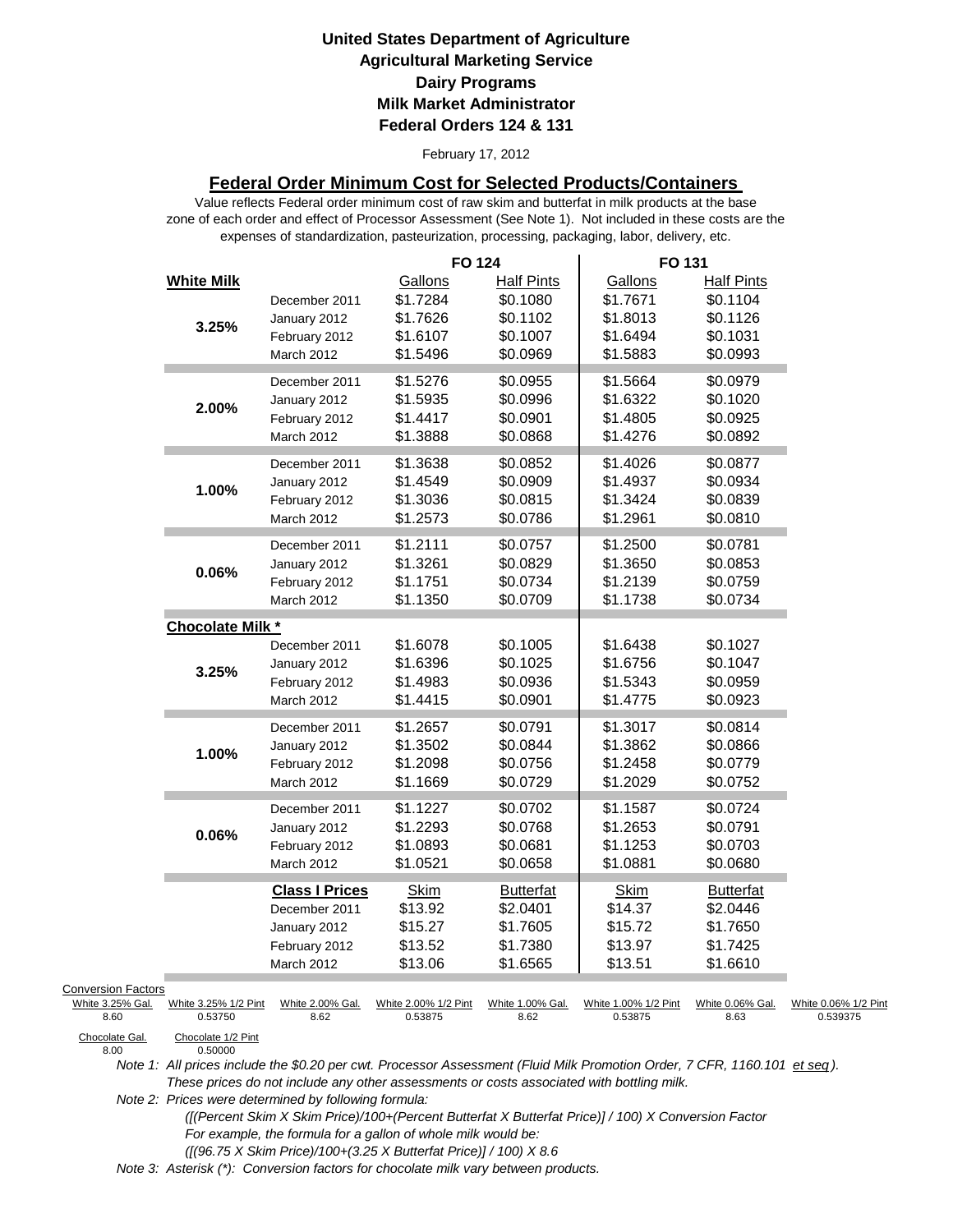#### March 23, 2012

## **Federal Order Minimum Cost for Selected Products/Containers**

zone of each order and effect of Processor Assessment (See Note 1). Not included in these costs are the expenses of standardization, pasteurization, processing, packaging, labor, delivery, etc. Value reflects Federal order minimum cost of raw skim and butterfat in milk products at the base

|                           |                               |                       | <b>FO 124</b>        |                   | FO 131               |                   |                      |
|---------------------------|-------------------------------|-----------------------|----------------------|-------------------|----------------------|-------------------|----------------------|
|                           | <b>White Milk</b>             |                       | Gallons              | <b>Half Pints</b> | Gallons              | <b>Half Pints</b> |                      |
|                           |                               | January 2012          | \$1.7626             | \$0.1102          | \$1.8013             | \$0.1126          |                      |
|                           |                               | February 2012         | \$1.6107             | \$0.1007          | \$1.6494             | \$0.1031          |                      |
|                           | 3.25%                         | March 2012            | \$1.5496             | \$0.0969          | \$1.5883             | \$0.0993          |                      |
|                           |                               | April 2012            | \$1.4968             | \$0.0936          | \$1.5355             | \$0.0960          |                      |
|                           |                               | January 2012          | \$1.5935             | \$0.0996          | \$1.6322             | \$0.1020          |                      |
|                           |                               | February 2012         | \$1.4417             | \$0.0901          | \$1.4805             | \$0.0925          |                      |
|                           | 2.00%                         | March 2012            | \$1.3888             | \$0.0868          | \$1.4276             | \$0.0892          |                      |
|                           |                               | April 2012            | \$1.3476             | \$0.0842          | \$1.3864             | \$0.0867          |                      |
|                           |                               |                       |                      |                   |                      |                   |                      |
|                           |                               | January 2012          | \$1.4549             | \$0.0909          | \$1.4937             | \$0.0934          |                      |
|                           | 1.00%                         | February 2012         | \$1.3036             | \$0.0815          | \$1.3424             | \$0.0839          |                      |
|                           |                               | March 2012            | \$1.2573             | \$0.0786          | \$1.2961             | \$0.0810          |                      |
|                           |                               | April 2012            | \$1.2255             | \$0.0766          | \$1.2643             | \$0.0790          |                      |
|                           |                               | January 2012          | \$1.3261             | \$0.0829          | \$1.3650             | \$0.0853          |                      |
|                           |                               | February 2012         | \$1.1751             | \$0.0734          | \$1.2139             | \$0.0759          |                      |
|                           | 0.06%                         | March 2012            | \$1.1350             | \$0.0709          | \$1.1738             | \$0.0734          |                      |
|                           |                               | April 2012            | \$1.1120             | \$0.0695          | \$1.1508             | \$0.0719          |                      |
|                           | Chocolate Milk *              |                       |                      |                   |                      |                   |                      |
|                           |                               | January 2012          | \$1.6396             | \$0.1025          | \$1.6756             | \$0.1047          |                      |
|                           |                               | February 2012         | \$1.4983             | \$0.0936          | \$1.5343             | \$0.0959          |                      |
|                           | 3.25%                         | March 2012            | \$1.4415             | \$0.0901          | \$1.4775             | \$0.0923          |                      |
|                           |                               |                       | \$1.3924             | \$0.0870          | \$1.4284             | \$0.0893          |                      |
|                           |                               | April 2012            |                      |                   |                      |                   |                      |
|                           |                               | January 2012          | \$1.3502             | \$0.0844          | \$1.3862             | \$0.0866          |                      |
|                           | 1.00%                         | February 2012         | \$1.2098             | \$0.0756          | \$1.2458             | \$0.0779          |                      |
|                           |                               | March 2012            | \$1.1669             | \$0.0729          | \$1.2029             | \$0.0752          |                      |
|                           |                               | April 2012            | \$1.1374             | \$0.0711          | \$1.1734             | \$0.0733          |                      |
|                           |                               | January 2012          | \$1.2293             | \$0.0768          | \$1.2653             | \$0.0791          |                      |
|                           | 0.06%                         | February 2012         | \$1.0893             | \$0.0681          | \$1.1253             | \$0.0703          |                      |
|                           |                               | March 2012            | \$1.0521             | \$0.0658          | \$1.0881             | \$0.0680          |                      |
|                           |                               | April 2012            | \$1.0308             | \$0.0644          | \$1.0668             | \$0.0667          |                      |
|                           |                               | <b>Class I Prices</b> | <b>Skim</b>          | <b>Butterfat</b>  | <b>Skim</b>          | <b>Butterfat</b>  |                      |
|                           |                               | January 2012          | \$15.27              | \$1.7605          | \$15.72              | \$1.7650          |                      |
|                           |                               | February 2012         | \$13.52              | \$1.7380          | \$13.97              | \$1.7425          |                      |
|                           |                               | March 2012            | \$13.06              | \$1.6565          | \$13.51              | \$1.6610          |                      |
|                           |                               | April 2012            | \$12.80              | \$1.5449          | \$13.25              | \$1.5494          |                      |
| <b>Conversion Factors</b> |                               |                       |                      |                   |                      |                   |                      |
| White 3.25% Gal.          | White 3.25% 1/2 Pint          | White 2.00% Gal.      | White 2.00% 1/2 Pint | White 1.00% Gal.  | White 1.00% 1/2 Pint | White 0.06% Gal.  | White 0.06% 1/2 Pint |
| 8.60                      | 0.53750                       | 8.62                  | 0.53875              | 8.62              | 0.53875              | 8.63              | 0.539375             |
| Chocolate Gal.<br>8.00    | Chocolate 1/2 Pint<br>0.50000 |                       |                      |                   |                      |                   |                      |

*Note 1: All prices include the \$0.20 per cwt. Processor Assessment (Fluid Milk Promotion Order, 7 CFR, 1160.101 et seq ). These prices do not include any other assessments or costs associated with bottling milk.*

*Note 2: Prices were determined by following formula:* 

 *([(Percent Skim X Skim Price)/100+(Percent Butterfat X Butterfat Price)] / 100) X Conversion Factor For example, the formula for a gallon of whole milk would be: ([(96.75 X Skim Price)/100+(3.25 X Butterfat Price)] / 100) X 8.6*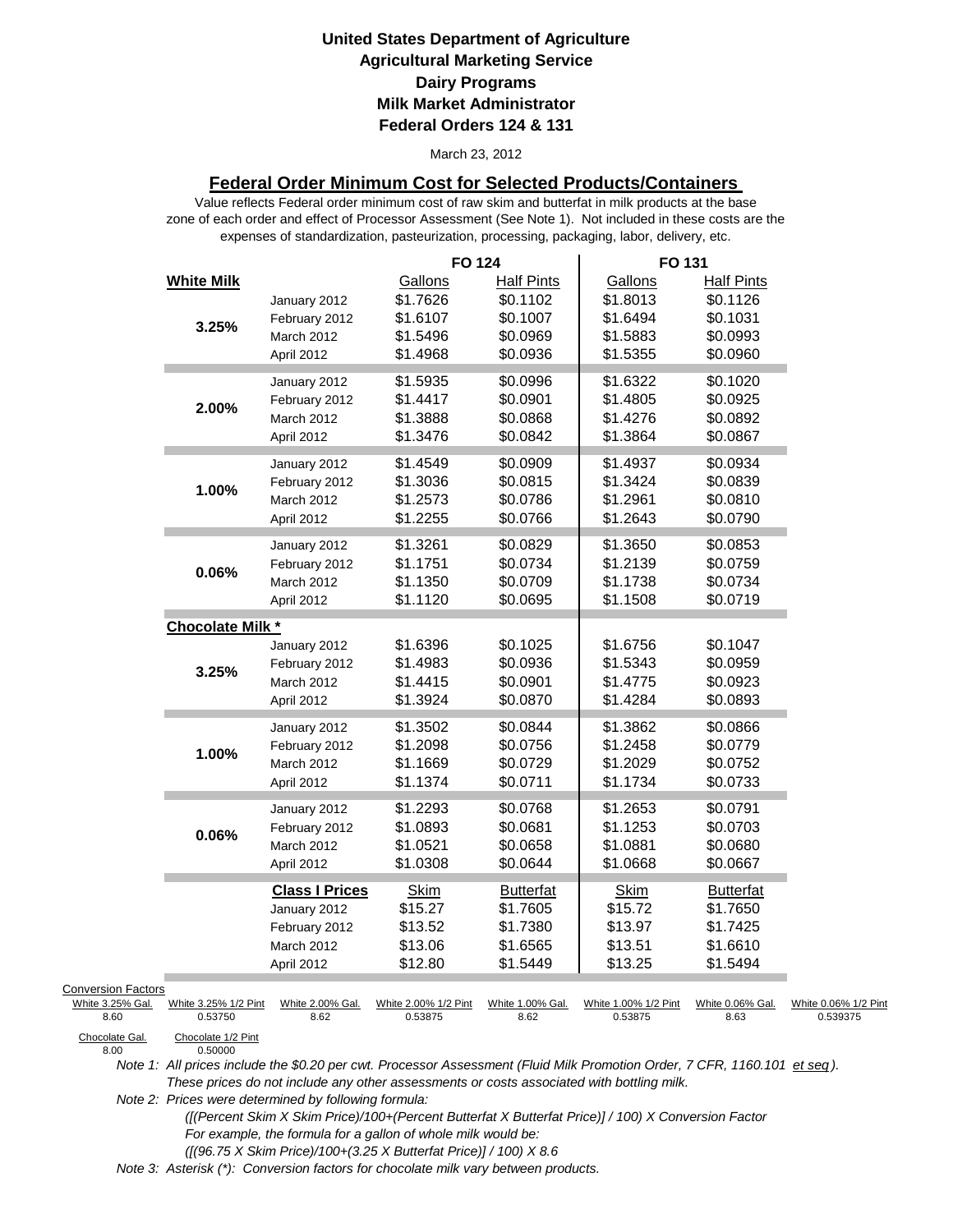#### April 18, 2012

## **Federal Order Minimum Cost for Selected Products/Containers**

zone of each order and effect of Processor Assessment (See Note 1). Not included in these costs are the expenses of standardization, pasteurization, processing, packaging, labor, delivery, etc. Value reflects Federal order minimum cost of raw skim and butterfat in milk products at the base

|                           |                                 |                          | <b>FO 124</b>                   |                               | FO 131                          |                               |                                  |
|---------------------------|---------------------------------|--------------------------|---------------------------------|-------------------------------|---------------------------------|-------------------------------|----------------------------------|
|                           | <b>White Milk</b>               | February 2012            | Gallons<br>\$1.6107             | <b>Half Pints</b><br>\$0.1007 | Gallons<br>\$1.6494             | <b>Half Pints</b><br>\$0.1031 |                                  |
|                           |                                 | March 2012               | \$1.5496                        | \$0.0969                      | \$1.5883                        | \$0.0993                      |                                  |
|                           | 3.25%                           | April 2012               | \$1.4968                        | \$0.0936                      | \$1.5355                        | \$0.0960                      |                                  |
|                           |                                 | May 2012                 | \$1.5128                        | \$0.0946                      | \$1.5515                        | \$0.0970                      |                                  |
|                           |                                 | February 2012            | \$1.4417                        | \$0.0901                      | \$1.4805                        | \$0.0925                      |                                  |
|                           | 2.00%                           | March 2012               | \$1.3888                        | \$0.0868                      | \$1.4276                        | \$0.0892                      |                                  |
|                           |                                 | April 2012               | \$1.3476                        | \$0.0842                      | \$1.3864                        | \$0.0867                      |                                  |
|                           |                                 | May 2012                 | \$1.3595                        | \$0.0850                      | \$1.3983                        | \$0.0874                      |                                  |
|                           |                                 | February 2012            | \$1.3036                        | \$0.0815                      | \$1.3424                        | \$0.0839                      |                                  |
|                           | 1.00%                           | March 2012               | \$1.2573                        | \$0.0786                      | \$1.2961                        | \$0.0810                      |                                  |
|                           |                                 | April 2012               | \$1.2255                        | \$0.0766                      | \$1.2643                        | \$0.0790                      |                                  |
|                           |                                 | May 2012                 | \$1.2340                        | \$0.0771                      | \$1.2728                        | \$0.0796                      |                                  |
|                           |                                 | February 2012            | \$1.1751                        | \$0.0734                      | \$1.2139                        | \$0.0759                      |                                  |
|                           | 0.06%                           | March 2012               | \$1.1350                        | \$0.0709                      | \$1.1738                        | \$0.0734                      |                                  |
|                           |                                 | April 2012               | \$1.1120                        | \$0.0695                      | \$1.1508                        | \$0.0719                      |                                  |
|                           |                                 | May 2012                 | \$1.1174                        | \$0.0698                      | \$1.1562                        | \$0.0723                      |                                  |
|                           | Chocolate Milk *                |                          |                                 |                               |                                 |                               |                                  |
|                           |                                 | February 2012            | \$1.4983                        | \$0.0936                      | \$1.5343                        | \$0.0959                      |                                  |
|                           | 3.25%                           | March 2012               | \$1.4415                        | \$0.0901                      | \$1.4775                        | \$0.0923                      |                                  |
|                           |                                 | April 2012               | \$1.3924                        | \$0.0870                      | \$1.4284                        | \$0.0893                      |                                  |
|                           |                                 | May 2012                 | \$1.4073                        | \$0.0880                      | \$1.4433                        | \$0.0902                      |                                  |
|                           |                                 | February 2012            | \$1.2098                        | \$0.0756                      | \$1.2458                        | \$0.0779                      |                                  |
|                           | 1.00%                           | March 2012               | \$1.1669                        | \$0.0729                      | \$1.2029                        | \$0.0752                      |                                  |
|                           |                                 | April 2012               | \$1.1374                        | \$0.0711                      | \$1.1734                        | \$0.0733                      |                                  |
|                           |                                 | May 2012                 | \$1.1453                        | \$0.0716                      | \$1.1813                        | \$0.0738                      |                                  |
|                           |                                 | February 2012            | \$1.0893                        | \$0.0681                      | \$1.1253                        | \$0.0703                      |                                  |
|                           | 0.06%                           | March 2012               | \$1.0521                        | \$0.0658                      | \$1.0881                        | \$0.0680                      |                                  |
|                           |                                 | April 2012               | \$1.0308                        | \$0.0644                      | \$1.0668                        | \$0.0667                      |                                  |
|                           |                                 | May 2012                 | \$1.0358                        | \$0.0647                      | \$1.0718                        | \$0.0670                      |                                  |
|                           |                                 | <b>Class I Prices</b>    | <b>Skim</b>                     | <b>Butterfat</b>              | <b>Skim</b>                     | <b>Butterfat</b>              |                                  |
|                           |                                 | February 2012            | \$13.52                         | \$1.7380                      | \$13.97                         | \$1.7425                      |                                  |
|                           |                                 | March 2012               | \$13.06                         | \$1.6565                      | \$13.51                         | \$1.6610                      |                                  |
|                           |                                 | April 2012               | \$12.80                         | \$1.5449                      | \$13.25                         | \$1.5494                      |                                  |
|                           |                                 | May 2012                 | \$12.86                         | \$1.5843                      | \$13.31                         | \$1.5888                      |                                  |
| <b>Conversion Factors</b> |                                 |                          |                                 |                               |                                 |                               |                                  |
| White 3.25% Gal.<br>8.60  | White 3.25% 1/2 Pint<br>0.53750 | White 2.00% Gal.<br>8.62 | White 2.00% 1/2 Pint<br>0.53875 | White 1.00% Gal.<br>8.62      | White 1.00% 1/2 Pint<br>0.53875 | White 0.06% Gal.<br>8.63      | White 0.06% 1/2 Pint<br>0.539375 |
| Chocolate Gal.<br>8.00    | Chocolate 1/2 Pint<br>0.50000   |                          |                                 |                               |                                 |                               |                                  |

Chocolate Gal.<br>8.00

*Note 1: All prices include the \$0.20 per cwt. Processor Assessment (Fluid Milk Promotion Order, 7 CFR, 1160.101 et seq ). These prices do not include any other assessments or costs associated with bottling milk.*

*Note 2: Prices were determined by following formula:* 

 *([(Percent Skim X Skim Price)/100+(Percent Butterfat X Butterfat Price)] / 100) X Conversion Factor For example, the formula for a gallon of whole milk would be: ([(96.75 X Skim Price)/100+(3.25 X Butterfat Price)] / 100) X 8.6*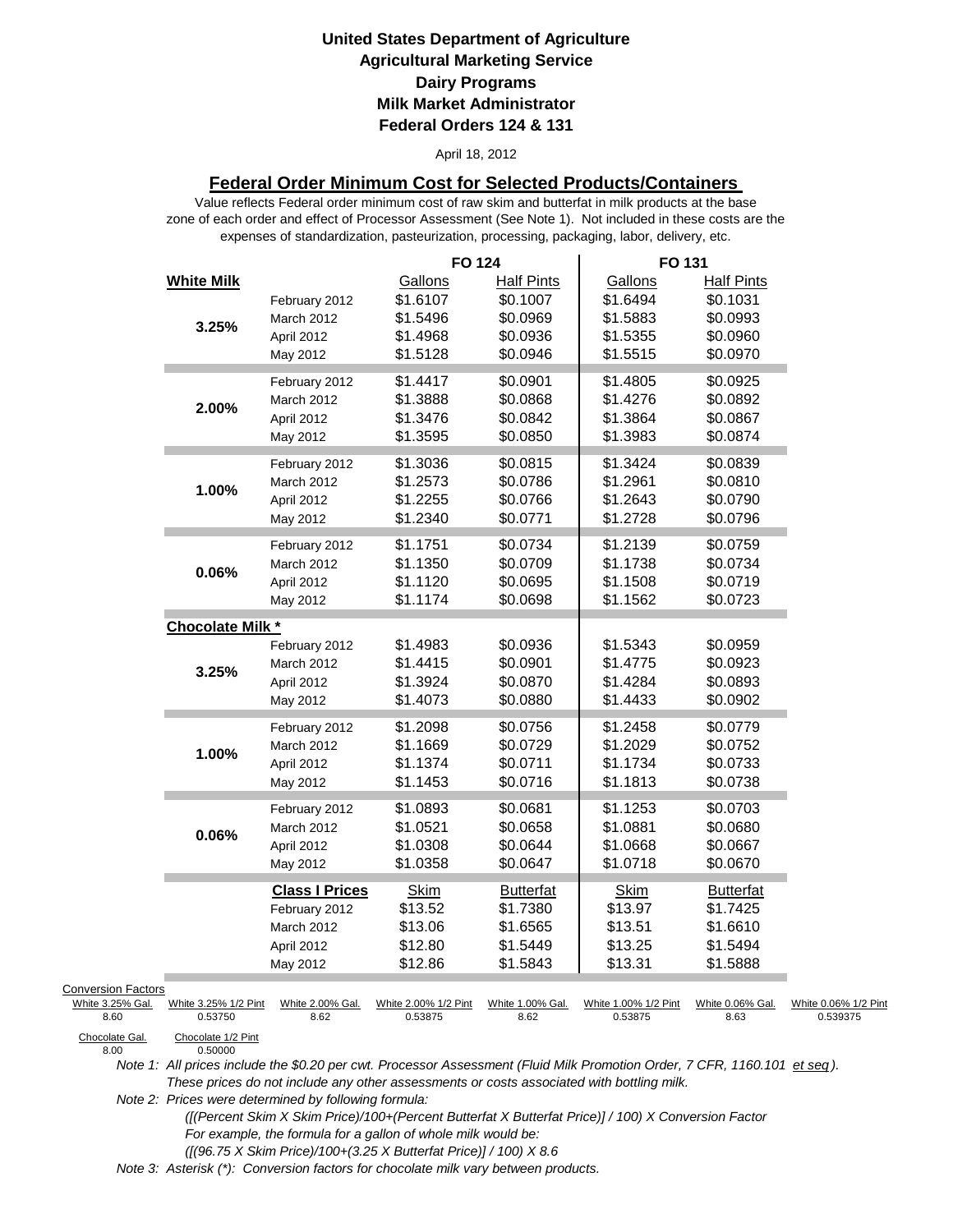#### May 23, 2012

## **Federal Order Minimum Cost for Selected Products/Containers**

zone of each order and effect of Processor Assessment (See Note 1). Not included in these costs are the expenses of standardization, pasteurization, processing, packaging, labor, delivery, etc. Value reflects Federal order minimum cost of raw skim and butterfat in milk products at the base

|                           |                               |                       | <b>FO 124</b>        |                   | FO 131               |                   |                      |
|---------------------------|-------------------------------|-----------------------|----------------------|-------------------|----------------------|-------------------|----------------------|
|                           | <b>White Milk</b>             |                       | Gallons              | <b>Half Pints</b> | Gallons              | <b>Half Pints</b> |                      |
|                           |                               | March 2012            | \$1.5496             | \$0.0969          | \$1.5883             | \$0.0993          |                      |
|                           | 3.25%                         | April 2012            | \$1.4968             | \$0.0936          | \$1.5355             | \$0.0960          |                      |
|                           |                               | May 2012              | \$1.5128             | \$0.0946          | \$1.5515             | \$0.0970          |                      |
|                           |                               | June 2012             | \$1.4625             | \$0.0914          | \$1.5012             | \$0.0938          |                      |
|                           |                               | March 2012            | \$1.3888             | \$0.0868          | \$1.4276             | \$0.0892          |                      |
|                           |                               | April 2012            | \$1.3476             | \$0.0842          | \$1.3864             | \$0.0867          |                      |
|                           | 2.00%                         | May 2012              | \$1.3595             | \$0.0850          | \$1.3983             | \$0.0874          |                      |
|                           |                               | June 2012             | \$1.3235             | \$0.0827          | \$1.3623             | \$0.0851          |                      |
|                           |                               | March 2012            | \$1.2573             | \$0.0786          | \$1.2961             | \$0.0810          |                      |
|                           |                               | April 2012            | \$1.2255             | \$0.0766          | \$1.2643             | \$0.0790          |                      |
|                           | 1.00%                         | May 2012              | \$1.2340             | \$0.0771          | \$1.2728             | \$0.0796          |                      |
|                           |                               | June 2012             | \$1.2095             | \$0.0756          | \$1.2483             | \$0.0780          |                      |
|                           |                               |                       |                      |                   |                      |                   |                      |
|                           |                               | March 2012            | \$1.1350             | \$0.0709          | \$1.1738             | \$0.0734          |                      |
|                           | 0.06%                         | April 2012            | \$1.1120             | \$0.0695          | \$1.1508             | \$0.0719          |                      |
|                           |                               | May 2012              | \$1.1174             | \$0.0698          | \$1.1562             | \$0.0723          |                      |
|                           |                               | June 2012             | \$1.1037             | \$0.0690          | \$1.1426             | \$0.0714          |                      |
|                           | Chocolate Milk *              |                       |                      |                   |                      |                   |                      |
|                           |                               | March 2012            | \$1.4415             | \$0.0901          | \$1.4775             | \$0.0923          |                      |
|                           | 3.25%                         | April 2012            | \$1.3924             | \$0.0870          | \$1.4284             | \$0.0893          |                      |
|                           |                               | May 2012              | \$1.4073             | \$0.0880          | \$1.4433             | \$0.0902          |                      |
|                           |                               | June 2012             | \$1.3605             | \$0.0850          | \$1.3965             | \$0.0873          |                      |
|                           |                               | March 2012            | \$1.1669             | \$0.0729          | \$1.2029             | \$0.0752          |                      |
|                           | 1.00%                         | April 2012            | \$1.1374             | \$0.0711          | \$1.1734             | \$0.0733          |                      |
|                           |                               | May 2012              | \$1.1453             | \$0.0716          | \$1.1813             | \$0.0738          |                      |
|                           |                               | June 2012             | \$1.1225             | \$0.0702          | \$1.1585             | \$0.0724          |                      |
|                           |                               | March 2012            | \$1.0521             | \$0.0658          | \$1.0881             | \$0.0680          |                      |
|                           | 0.06%                         | April 2012            | \$1.0308             | \$0.0644          | \$1.0668             | \$0.0667          |                      |
|                           |                               | May 2012              | \$1.0358             | \$0.0647          | \$1.0718             | \$0.0670          |                      |
|                           |                               | June 2012             | \$1.0231             | \$0.0639          | \$1.0591             | \$0.0662          |                      |
|                           |                               | <b>Class I Prices</b> | <b>Skim</b>          | <b>Butterfat</b>  | <b>Skim</b>          | <b>Butterfat</b>  |                      |
|                           |                               | March 2012            | \$13.06              | \$1.6565          | \$13.51              | \$1.6610          |                      |
|                           |                               | April 2012            | \$12.80              | \$1.5449          | \$13.25              | \$1.5494          |                      |
|                           |                               | May 2012              | \$12.86              | \$1.5843          | \$13.31              | \$1.5888          |                      |
|                           |                               | June 2012             | \$12.71              | \$1.4489          | \$13.16              | \$1.4534          |                      |
| <b>Conversion Factors</b> |                               |                       |                      |                   |                      |                   |                      |
| White 3.25% Gal.          | White 3.25% 1/2 Pint          | White 2.00% Gal.      | White 2.00% 1/2 Pint | White 1.00% Gal.  | White 1.00% 1/2 Pint | White 0.06% Gal.  | White 0.06% 1/2 Pint |
| 8.60                      | 0.53750                       | 8.62                  | 0.53875              | 8.62              | 0.53875              | 8.63              | 0.539375             |
| Chocolate Gal.<br>8.00    | Chocolate 1/2 Pint<br>0.50000 |                       |                      |                   |                      |                   |                      |

Chocolate Gal.<br>8.00

*Note 1: All prices include the \$0.20 per cwt. Processor Assessment (Fluid Milk Promotion Order, 7 CFR, 1160.101 et seq ). These prices do not include any other assessments or costs associated with bottling milk.*

*Note 2: Prices were determined by following formula:* 

 *([(Percent Skim X Skim Price)/100+(Percent Butterfat X Butterfat Price)] / 100) X Conversion Factor For example, the formula for a gallon of whole milk would be: ([(96.75 X Skim Price)/100+(3.25 X Butterfat Price)] / 100) X 8.6*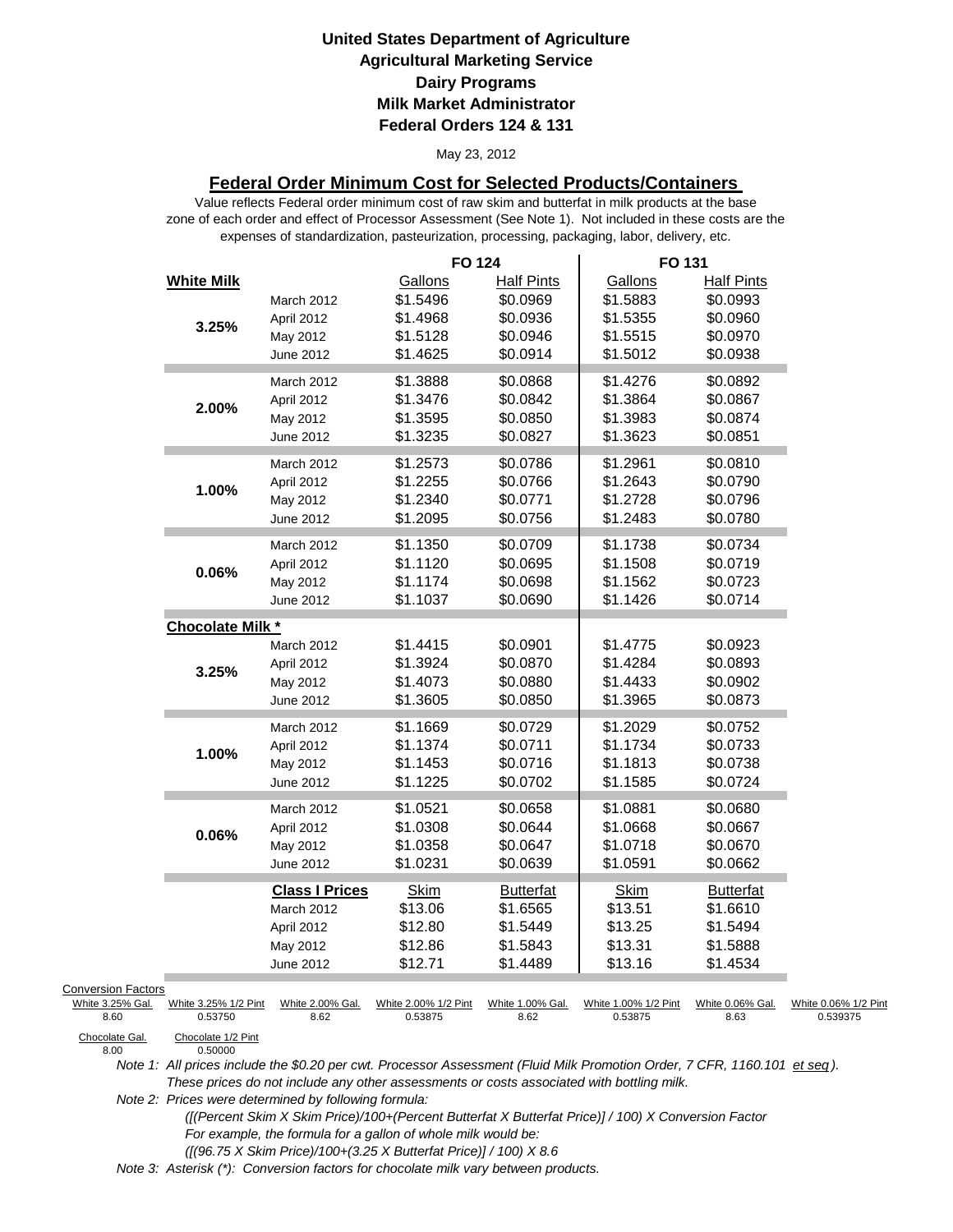#### June 20, 2012

## **Federal Order Minimum Cost for Selected Products/Containers**

zone of each order and effect of Processor Assessment (See Note 1). Not included in these costs are the expenses of standardization, pasteurization, processing, packaging, labor, delivery, etc. Value reflects Federal order minimum cost of raw skim and butterfat in milk products at the base

|                                                       |                                 |                                                              | <b>FO 124</b>                                |                                                      | FO 131                                       |                                                      |                                  |
|-------------------------------------------------------|---------------------------------|--------------------------------------------------------------|----------------------------------------------|------------------------------------------------------|----------------------------------------------|------------------------------------------------------|----------------------------------|
|                                                       | <b>White Milk</b>               | April 2012<br>May 2012                                       | Gallons<br>\$1.4968<br>\$1.5128              | <b>Half Pints</b><br>\$0.0936<br>\$0.0946            | Gallons<br>\$1.5355<br>\$1.5515              | <b>Half Pints</b><br>\$0.0960<br>\$0.0970            |                                  |
|                                                       | 3.25%                           | June 2012<br><b>July 2012</b>                                | \$1.4625<br>\$1.4855                         | \$0.0914<br>\$0.0928                                 | \$1.5012<br>\$1.5242                         | \$0.0938<br>\$0.0953                                 |                                  |
|                                                       | 2.00%                           | April 2012<br>May 2012<br>June 2012<br><b>July 2012</b>      | \$1.3476<br>\$1.3595<br>\$1.3235<br>\$1.3433 | \$0.0842<br>\$0.0850<br>\$0.0827<br>\$0.0840         | \$1.3864<br>\$1.3983<br>\$1.3623<br>\$1.3821 | \$0.0867<br>\$0.0874<br>\$0.0851<br>\$0.0864         |                                  |
|                                                       | 1.00%                           | April 2012<br>May 2012<br>June 2012<br><b>July 2012</b>      | \$1.2255<br>\$1.2340<br>\$1.2095<br>\$1.2268 | \$0.0766<br>\$0.0771<br>\$0.0756<br>\$0.0767         | \$1.2643<br>\$1.2728<br>\$1.2483<br>\$1.2656 | \$0.0790<br>\$0.0796<br>\$0.0780<br>\$0.0791         |                                  |
|                                                       | $0.06\%$                        | April 2012<br>May 2012<br>June 2012<br><b>July 2012</b>      | \$1.1120<br>\$1.1174<br>\$1.1037<br>\$1.1185 | \$0.0695<br>\$0.0698<br>\$0.0690<br>\$0.0699         | \$1.1508<br>\$1.1562<br>\$1.1426<br>\$1.1574 | \$0.0719<br>\$0.0723<br>\$0.0714<br>\$0.0723         |                                  |
|                                                       | <b>Chocolate Milk *</b>         |                                                              |                                              |                                                      |                                              |                                                      |                                  |
|                                                       | 3.25%                           | April 2012<br>May 2012<br>June 2012<br><b>July 2012</b>      | \$1.3924<br>\$1.4073<br>\$1.3605<br>\$1.3818 | \$0.0870<br>\$0.0880<br>\$0.0850<br>\$0.0864         | \$1.4284<br>\$1.4433<br>\$1.3965<br>\$1.4178 | \$0.0893<br>\$0.0902<br>\$0.0873<br>\$0.0886         |                                  |
|                                                       | 1.00%                           | April 2012<br>May 2012<br>June 2012<br><b>July 2012</b>      | \$1.1374<br>\$1.1453<br>\$1.1225<br>\$1.1385 | \$0.0711<br>\$0.0716<br>\$0.0702<br>\$0.0712         | \$1.1734<br>\$1.1813<br>\$1.1585<br>\$1.1745 | \$0.0733<br>\$0.0738<br>\$0.0724<br>\$0.0734         |                                  |
|                                                       | 0.06%                           | April 2012<br>May 2012<br>June 2012<br><b>July 2012</b>      | \$1.0308<br>\$1.0358<br>\$1.0231<br>\$1.0369 | \$0.0644<br>\$0.0647<br>\$0.0639<br>\$0.0648         | \$1.0668<br>\$1.0718<br>\$1.0591<br>\$1.0729 | \$0.0667<br>\$0.0670<br>\$0.0662<br>\$0.0671         |                                  |
|                                                       |                                 | <b>Class I Prices</b><br>April 2012<br>May 2012<br>June 2012 | <b>Skim</b><br>\$12.80<br>\$12.86<br>\$12.71 | <b>Butterfat</b><br>\$1.5449<br>\$1.5843<br>\$1.4489 | Skim<br>\$13.25<br>\$13.31<br>\$13.16        | <b>Butterfat</b><br>\$1.5494<br>\$1.5888<br>\$1.4534 |                                  |
| <b>Conversion Factors</b><br>White 3.25% Gal.<br>8.60 | White 3.25% 1/2 Pint<br>0.53750 | <b>July 2012</b><br>White 2.00% Gal.<br>8.62                 | \$12.88<br>White 2.00% 1/2 Pint<br>0.53875   | \$1.4804<br>White 1.00% Gal.<br>8.62                 | \$13.33<br>White 1.00% 1/2 Pint<br>0.53875   | \$1.4849<br>White 0.06% Gal.<br>8.63                 | White 0.06% 1/2 Pint<br>0.539375 |
| Chocolate Gal.<br>8.00                                | Chocolate 1/2 Pint<br>0.50000   |                                                              |                                              |                                                      |                                              |                                                      |                                  |

Chocolate Gal.<br>8.00

*Note 1: All prices include the \$0.20 per cwt. Processor Assessment (Fluid Milk Promotion Order, 7 CFR, 1160.101 et seq ). These prices do not include any other assessments or costs associated with bottling milk.*

*Note 2: Prices were determined by following formula:* 

 *([(Percent Skim X Skim Price)/100+(Percent Butterfat X Butterfat Price)] / 100) X Conversion Factor For example, the formula for a gallon of whole milk would be: ([(96.75 X Skim Price)/100+(3.25 X Butterfat Price)] / 100) X 8.6*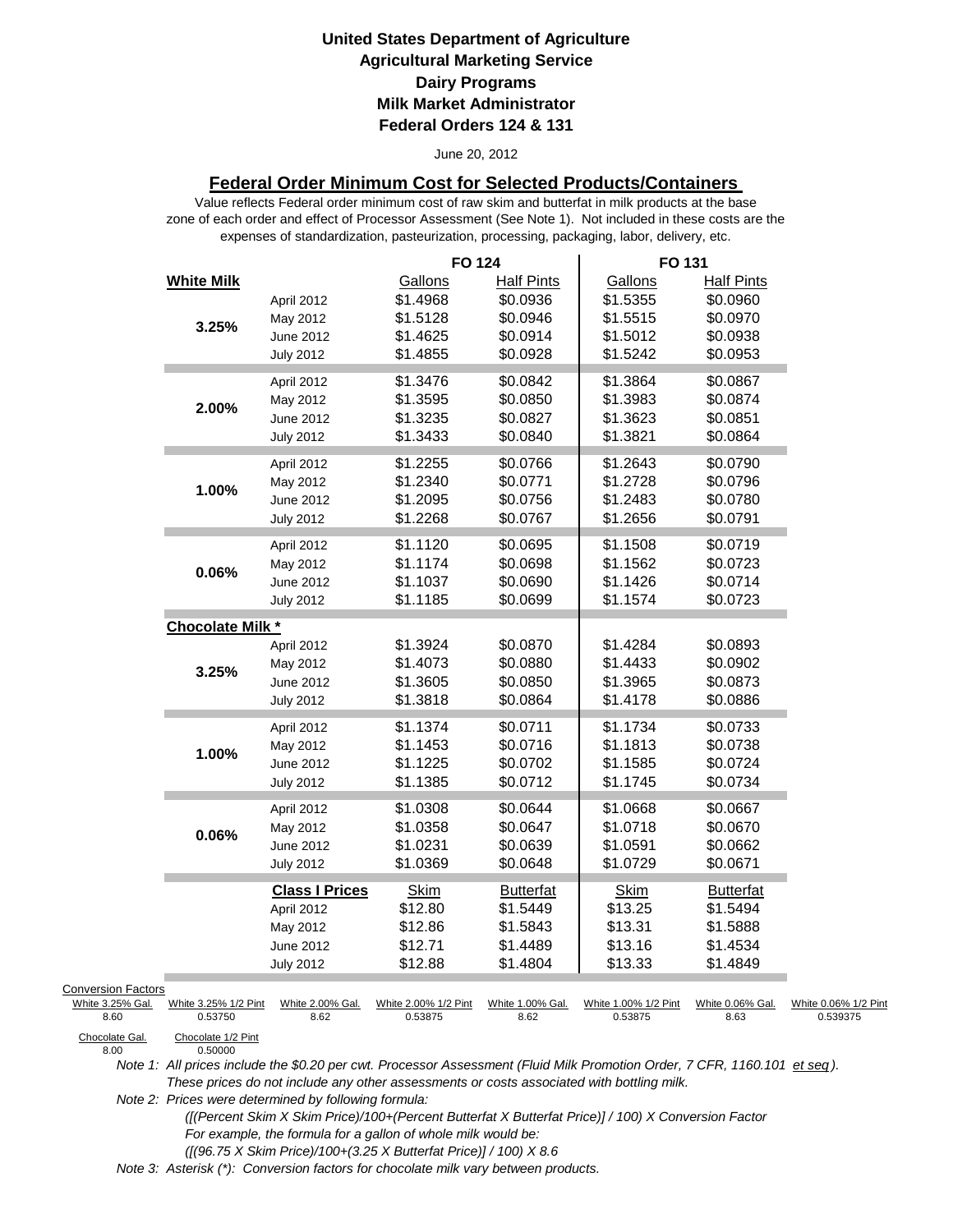#### July 18, 2012

## **Federal Order Minimum Cost for Selected Products/Containers**

zone of each order and effect of Processor Assessment (See Note 1). Not included in these costs are the expenses of standardization, pasteurization, processing, packaging, labor, delivery, etc. Value reflects Federal order minimum cost of raw skim and butterfat in milk products at the base

|                           |                               |                       | <b>FO 124</b>        |                               | FO 131               |                               |                      |
|---------------------------|-------------------------------|-----------------------|----------------------|-------------------------------|----------------------|-------------------------------|----------------------|
|                           | <b>White Milk</b>             | May 2012              | Gallons<br>\$1.5128  | <b>Half Pints</b><br>\$0.0946 | Gallons<br>\$1.5515  | <b>Half Pints</b><br>\$0.0970 |                      |
|                           |                               | June 2012             | \$1.4625             | \$0.0914                      | \$1.5012             | \$0.0938                      |                      |
|                           | 3.25%                         | <b>July 2012</b>      | \$1.4855             | \$0.0928                      | \$1.5242             | \$0.0953                      |                      |
|                           |                               | August 2012           | \$1.5713             | \$0.0982                      | \$1.6100             | \$0.1006                      |                      |
|                           |                               |                       |                      |                               |                      |                               |                      |
|                           |                               | May 2012              | \$1.3595             | \$0.0850                      | \$1.3983             | \$0.0874                      |                      |
|                           | 2.00%                         | June 2012             | \$1.3235             | \$0.0827                      | \$1.3623             | \$0.0851                      |                      |
|                           |                               | <b>July 2012</b>      | \$1.3433             | \$0.0840                      | \$1.3821             | \$0.0864                      |                      |
|                           |                               | August 2012           | \$1.4105             | \$0.0882                      | \$1.4493             | \$0.0906                      |                      |
|                           |                               | May 2012              | \$1.2340             | \$0.0771                      | \$1.2728             | \$0.0796                      |                      |
|                           |                               | June 2012             | \$1.2095             | \$0.0756                      | \$1.2483             | \$0.0780                      |                      |
|                           | 1.00%                         | <b>July 2012</b>      | \$1.2268             | \$0.0767                      | \$1.2656             | \$0.0791                      |                      |
|                           |                               | August 2012           | \$1.2789             | \$0.0799                      | \$1.3177             | \$0.0824                      |                      |
|                           |                               |                       |                      |                               |                      |                               |                      |
|                           |                               | May 2012              | \$1.1174             | \$0.0698                      | \$1.1562             | \$0.0723                      |                      |
|                           | 0.06%                         | June 2012             | \$1.1037             | \$0.0690                      | \$1.1426             | \$0.0714                      |                      |
|                           |                               | <b>July 2012</b>      | \$1.1185             | \$0.0699                      | \$1.1574             | \$0.0723                      |                      |
|                           |                               | August 2012           | \$1.1566             | \$0.0723                      | \$1.1954             | \$0.0747                      |                      |
|                           | <b>Chocolate Milk *</b>       |                       |                      |                               |                      |                               |                      |
|                           |                               | May 2012              | \$1.4073             | \$0.0880                      | \$1.4433             | \$0.0902                      |                      |
|                           |                               | June 2012             | \$1.3605             | \$0.0850                      | \$1.3965             | \$0.0873                      |                      |
|                           | 3.25%                         | <b>July 2012</b>      | \$1.3818             | \$0.0864                      | \$1.4178             | \$0.0886                      |                      |
|                           |                               | August 2012           | \$1.4617             | \$0.0914                      | \$1.4977             | \$0.0936                      |                      |
|                           |                               | May 2012              | \$1.1453             | \$0.0716                      | \$1.1813             | \$0.0738                      |                      |
|                           |                               | June 2012             | \$1.1225             | \$0.0702                      | \$1.1585             | \$0.0724                      |                      |
|                           | 1.00%                         |                       | \$1.1385             | \$0.0712                      | \$1.1745             | \$0.0734                      |                      |
|                           |                               | <b>July 2012</b>      | \$1.1869             | \$0.0742                      | \$1.2229             | \$0.0764                      |                      |
|                           |                               | August 2012           |                      |                               |                      |                               |                      |
|                           |                               | May 2012              | \$1.0358             | \$0.0647                      | \$1.0718             | \$0.0670                      |                      |
|                           | 0.06%                         | June 2012             | \$1.0231             | \$0.0639                      | \$1.0591             | \$0.0662                      |                      |
|                           |                               | <b>July 2012</b>      | \$1.0369             | \$0.0648                      | \$1.0729             | \$0.0671                      |                      |
|                           |                               | August 2012           | \$1.0721             | \$0.0670                      | \$1.1081             | \$0.0693                      |                      |
|                           |                               | <b>Class I Prices</b> | <b>Skim</b>          | <b>Butterfat</b>              | <b>Skim</b>          | <b>Butterfat</b>              |                      |
|                           |                               | May 2012              | \$12.86              | \$1.5843                      | \$13.31              | \$1.5888                      |                      |
|                           |                               | June 2012             | \$12.71              | \$1.4489                      | \$13.16              | \$1.4534                      |                      |
|                           |                               | <b>July 2012</b>      | \$12.88              | \$1.4804                      | \$13.33              | \$1.4849                      |                      |
|                           |                               | August 2012           | \$13.31              | \$1.6596                      | \$13.76              | \$1.6641                      |                      |
| <b>Conversion Factors</b> |                               |                       |                      |                               |                      |                               |                      |
| White 3.25% Gal.          | White 3.25% 1/2 Pint          | White 2.00% Gal.      | White 2.00% 1/2 Pint | White 1.00% Gal.              | White 1.00% 1/2 Pint | White 0.06% Gal.              | White 0.06% 1/2 Pint |
| 8.60                      | 0.53750                       | 8.62                  | 0.53875              | 8.62                          | 0.53875              | 8.63                          | 0.539375             |
| Chocolate Gal.<br>8.00    | Chocolate 1/2 Pint<br>0.50000 |                       |                      |                               |                      |                               |                      |

*Note 1: All prices include the \$0.20 per cwt. Processor Assessment (Fluid Milk Promotion Order, 7 CFR, 1160.101 et seq ). These prices do not include any other assessments or costs associated with bottling milk.*

*Note 2: Prices were determined by following formula:* 

 *([(Percent Skim X Skim Price)/100+(Percent Butterfat X Butterfat Price)] / 100) X Conversion Factor For example, the formula for a gallon of whole milk would be: ([(96.75 X Skim Price)/100+(3.25 X Butterfat Price)] / 100) X 8.6*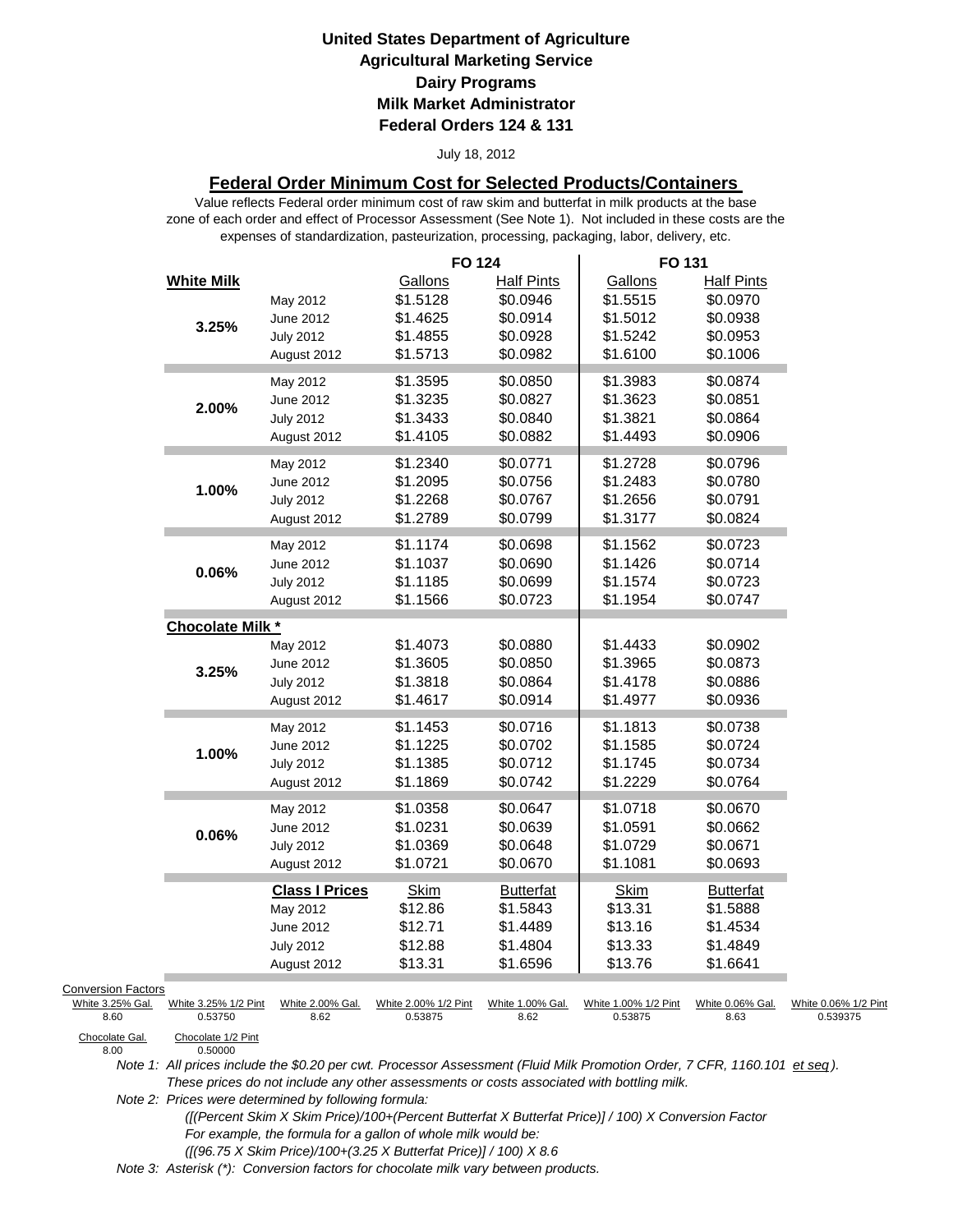#### August 22, 2012

## **Federal Order Minimum Cost for Selected Products/Containers**

zone of each order and effect of Processor Assessment (See Note 1). Not included in these costs are the expenses of standardization, pasteurization, processing, packaging, labor, delivery, etc. Value reflects Federal order minimum cost of raw skim and butterfat in milk products at the base

|                                                       |                                 |                                                                                         | <b>FO 124</b>                                           |                                                                   | FO 131                                                  |                                                                   |                                  |
|-------------------------------------------------------|---------------------------------|-----------------------------------------------------------------------------------------|---------------------------------------------------------|-------------------------------------------------------------------|---------------------------------------------------------|-------------------------------------------------------------------|----------------------------------|
|                                                       | <b>White Milk</b><br>3.25%      | June 2012<br><b>July 2012</b><br>August 2012                                            | Gallons<br>\$1.4625<br>\$1.4855<br>\$1.5713<br>\$1.6565 | <b>Half Pints</b><br>\$0.0914<br>\$0.0928<br>\$0.0982<br>\$0.1035 | Gallons<br>\$1.5012<br>\$1.5242<br>\$1.6100<br>\$1.6952 | <b>Half Pints</b><br>\$0.0938<br>\$0.0953<br>\$0.1006<br>\$0.1059 |                                  |
|                                                       | 2.00%                           | September 2012<br>June 2012<br><b>July 2012</b><br>August 2012<br>September 2012        | \$1.3235<br>\$1.3433<br>\$1.4105<br>\$1.4750            | \$0.0827<br>\$0.0840<br>\$0.0882<br>\$0.0922                      | \$1.3623<br>\$1.3821<br>\$1.4493<br>\$1.5137            | \$0.0851<br>\$0.0864<br>\$0.0906<br>\$0.0946                      |                                  |
|                                                       | 1.00%                           | June 2012<br><b>July 2012</b><br>August 2012<br>September 2012                          | \$1.2095<br>\$1.2268<br>\$1.2789<br>\$1.3267            | \$0.0756<br>\$0.0767<br>\$0.0799<br>\$0.0829                      | \$1.2483<br>\$1.2656<br>\$1.3177<br>\$1.3654            | \$0.0780<br>\$0.0791<br>\$0.0824<br>\$0.0853                      |                                  |
|                                                       | 0.06%                           | June 2012<br><b>July 2012</b><br>August 2012<br>September 2012                          | \$1.1037<br>\$1.1185<br>\$1.1566<br>\$1.1886            | \$0.0690<br>\$0.0699<br>\$0.0723<br>\$0.0743                      | \$1.1426<br>\$1.1574<br>\$1.1954<br>\$1.2275            | \$0.0714<br>\$0.0723<br>\$0.0747<br>\$0.0767                      |                                  |
|                                                       | <b>Chocolate Milk *</b>         |                                                                                         |                                                         |                                                                   |                                                         |                                                                   |                                  |
|                                                       | 3.25%                           | June 2012<br><b>July 2012</b><br>August 2012<br>September 2012                          | \$1.3605<br>\$1.3818<br>\$1.4617<br>\$1.5409            | \$0.0850<br>\$0.0864<br>\$0.0914<br>\$0.0963                      | \$1.3965<br>\$1.4178<br>\$1.4977<br>\$1.5769            | \$0.0873<br>\$0.0886<br>\$0.0936<br>\$0.0986                      |                                  |
|                                                       | 1.00%                           | June 2012<br><b>July 2012</b><br>August 2012<br>September 2012                          | \$1.1225<br>\$1.1385<br>\$1.1869<br>\$1.2312            | \$0.0702<br>\$0.0712<br>\$0.0742<br>\$0.0770                      | \$1.1585<br>\$1.1745<br>\$1.2229<br>\$1.2672            | \$0.0724<br>\$0.0734<br>\$0.0764<br>\$0.0792                      |                                  |
|                                                       | 0.06%                           | June 2012<br><b>July 2012</b><br>August 2012<br>September 2012                          | \$1.0231<br>\$1.0369<br>\$1.0721<br>\$1.1019            | \$0.0639<br>\$0.0648<br>\$0.0670<br>\$0.0689                      | \$1.0591<br>\$1.0729<br>\$1.1081<br>\$1.1379            | \$0.0662<br>\$0.0671<br>\$0.0693<br>\$0.0711                      |                                  |
|                                                       |                                 | <b>Class I Prices</b><br>June 2012<br><b>July 2012</b><br>August 2012<br>September 2012 | <b>Skim</b><br>\$12.71<br>\$12.88<br>\$13.31<br>\$13.67 | <b>Butterfat</b><br>\$1.4489<br>\$1.4804<br>\$1.6596<br>\$1.8571  | Skim<br>\$13.16<br>\$13.33<br>\$13.76<br>\$14.12        | <b>Butterfat</b><br>\$1.4534<br>\$1.4849<br>\$1.6641<br>\$1.8616  |                                  |
| <b>Conversion Factors</b><br>White 3.25% Gal.<br>8.60 | White 3.25% 1/2 Pint<br>0.53750 | White 2.00% Gal.<br>8.62                                                                | White 2.00% 1/2 Pint<br>0.53875                         | White 1.00% Gal.<br>8.62                                          | White 1.00% 1/2 Pint<br>0.53875                         | White 0.06% Gal.<br>8.63                                          | White 0.06% 1/2 Pint<br>0.539375 |
| Chocolate Gal.<br>8.00                                | Chocolate 1/2 Pint<br>O 50000   |                                                                                         |                                                         |                                                                   |                                                         |                                                                   |                                  |

*Note 1: All prices include the \$0.20 per cwt. Processor Assessment (Fluid Milk Promotion Order, 7 CFR, 1160.101 et seq ). These prices do not include any other assessments or costs associated with bottling milk.*

*Note 2: Prices were determined by following formula:* 

> *([(Percent Skim X Skim Price)/100+(Percent Butterfat X Butterfat Price)] / 100) X Conversion Factor For example, the formula for a gallon of whole milk would be: ([(96.75 X Skim Price)/100+(3.25 X Butterfat Price)] / 100) X 8.6*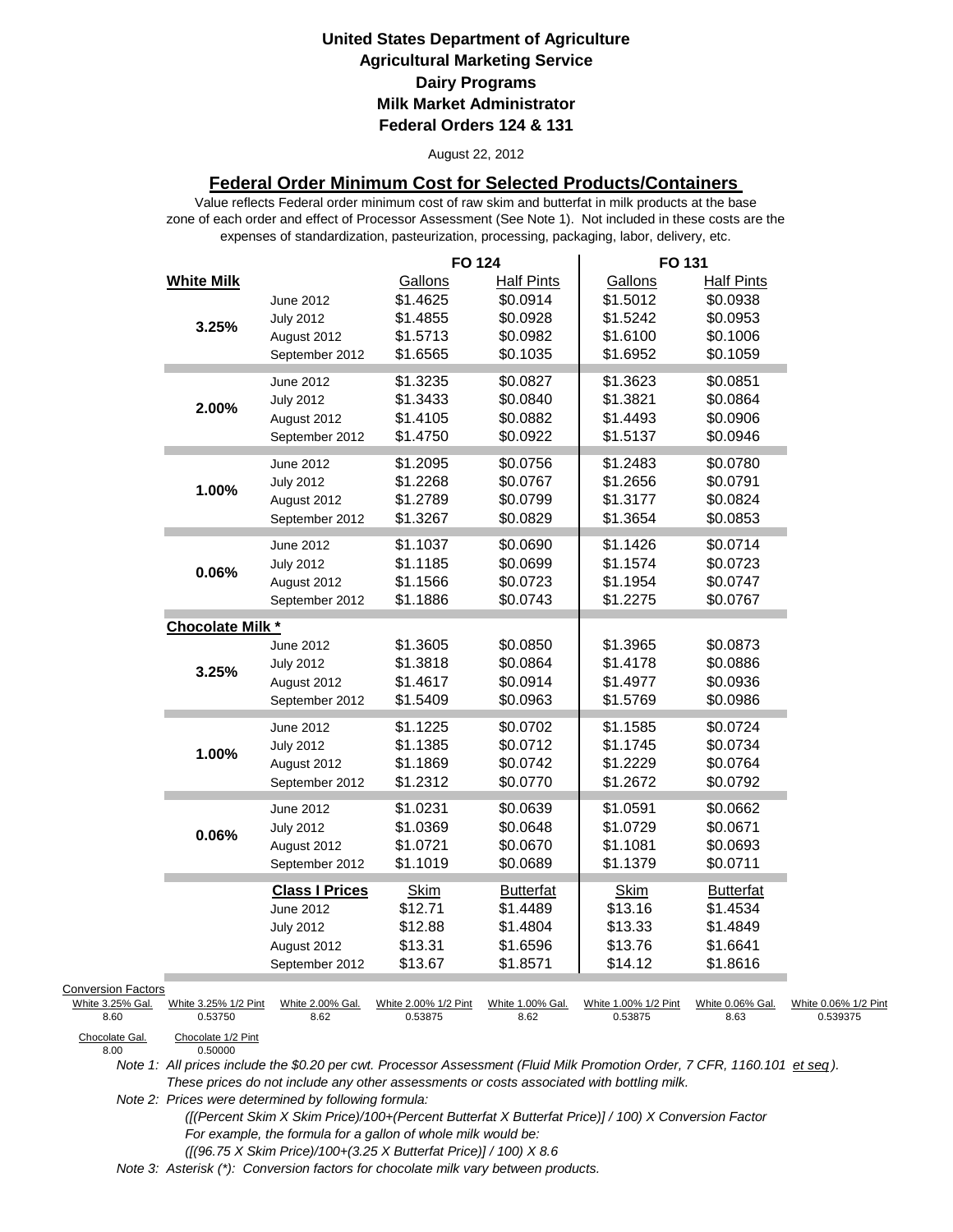September 19, 2012

## **Federal Order Minimum Cost for Selected Products/Containers**

zone of each order and effect of Processor Assessment (See Note 1). Not included in these costs are the expenses of standardization, pasteurization, processing, packaging, labor, delivery, etc. Value reflects Federal order minimum cost of raw skim and butterfat in milk products at the base

|                                                       |                                 |                                                                                            | <b>FO 124</b>                                           |                                                                   | FO 131                                                  |                                                                   |                                  |
|-------------------------------------------------------|---------------------------------|--------------------------------------------------------------------------------------------|---------------------------------------------------------|-------------------------------------------------------------------|---------------------------------------------------------|-------------------------------------------------------------------|----------------------------------|
|                                                       | <b>White Milk</b><br>3.25%      | <b>July 2012</b><br>August 2012<br>September 2012<br>October 2012                          | Gallons<br>\$1.4855<br>\$1.5713<br>\$1.6565<br>\$1.7641 | <b>Half Pints</b><br>\$0.0928<br>\$0.0982<br>\$0.1035<br>\$0.1103 | Gallons<br>\$1.5242<br>\$1.6100<br>\$1.6952<br>\$1.8028 | <b>Half Pints</b><br>\$0.0953<br>\$0.1006<br>\$0.1059<br>\$0.1127 |                                  |
|                                                       | 2.00%                           | <b>July 2012</b><br>August 2012<br>September 2012<br>October 2012                          | \$1.3433<br>\$1.4105<br>\$1.4750<br>\$1.5659            | \$0.0840<br>\$0.0882<br>\$0.0922<br>\$0.0979                      | \$1.3821<br>\$1.4493<br>\$1.5137<br>\$1.6046            | \$0.0864<br>\$0.0906<br>\$0.0946<br>\$0.1003                      |                                  |
|                                                       | 1.00%                           | <b>July 2012</b><br>August 2012<br>September 2012<br>October 2012                          | \$1.2268<br>\$1.2789<br>\$1.3267<br>\$1.4040            | \$0.0767<br>\$0.0799<br>\$0.0829<br>\$0.0877                      | \$1.2656<br>\$1.3177<br>\$1.3654<br>\$1.4428            | \$0.0791<br>\$0.0824<br>\$0.0853<br>\$0.0902                      |                                  |
|                                                       | $0.06\%$                        | <b>July 2012</b><br>August 2012<br>September 2012<br>October 2012                          | \$1.1185<br>\$1.1566<br>\$1.1886<br>\$1.2533            | \$0.0699<br>\$0.0723<br>\$0.0743<br>\$0.0783                      | \$1.1574<br>\$1.1954<br>\$1.2275<br>\$1.2921            | \$0.0723<br>\$0.0747<br>\$0.0767<br>\$0.0808                      |                                  |
|                                                       | <b>Chocolate Milk *</b>         |                                                                                            |                                                         |                                                                   |                                                         |                                                                   |                                  |
|                                                       | 3.25%                           | <b>July 2012</b><br>August 2012<br>September 2012<br>October 2012                          | \$1.3818<br>\$1.4617<br>\$1.5409<br>\$1.6410            | \$0.0864<br>\$0.0914<br>\$0.0963<br>\$0.1026                      | \$1.4178<br>\$1.4977<br>\$1.5769<br>\$1.6770            | \$0.0886<br>\$0.0936<br>\$0.0986<br>\$0.1048                      |                                  |
|                                                       | 1.00%                           | <b>July 2012</b><br>August 2012<br>September 2012<br>October 2012                          | \$1.1385<br>\$1.1869<br>\$1.2312<br>\$1.3030            | \$0.0712<br>\$0.0742<br>\$0.0770<br>\$0.0814                      | \$1.1745<br>\$1.2229<br>\$1.2672<br>\$1.3390            | \$0.0734<br>\$0.0764<br>\$0.0792<br>\$0.0837                      |                                  |
|                                                       | 0.06%                           | <b>July 2012</b><br>August 2012<br>September 2012<br>October 2012                          | \$1.0369<br>\$1.0721<br>\$1.1019<br>\$1.1618            | \$0.0648<br>\$0.0670<br>\$0.0689<br>\$0.0726                      | \$1.0729<br>\$1.1081<br>\$1.1379<br>\$1.1978            | \$0.0671<br>\$0.0693<br>\$0.0711<br>\$0.0749                      |                                  |
|                                                       |                                 | <b>Class I Prices</b><br><b>July 2012</b><br>August 2012<br>September 2012<br>October 2012 | <b>Skim</b><br>\$12.88<br>\$13.31<br>\$13.67<br>\$14.41 | <b>Butterfat</b><br>\$1.4804<br>\$1.6596<br>\$1.8571<br>\$2.0218  | Skim<br>\$13.33<br>\$13.76<br>\$14.12<br>\$14.86        | <b>Butterfat</b><br>\$1.4849<br>\$1.6641<br>\$1.8616<br>\$2.0263  |                                  |
| <b>Conversion Factors</b><br>White 3.25% Gal.<br>8.60 | White 3.25% 1/2 Pint<br>0.53750 | White 2.00% Gal.<br>8.62                                                                   | White 2.00% 1/2 Pint<br>0.53875                         | White 1.00% Gal.<br>8.62                                          | White 1.00% 1/2 Pint<br>0.53875                         | White 0.06% Gal.<br>8.63                                          | White 0.06% 1/2 Pint<br>0.539375 |
| Chocolate Gal.<br>8.00                                | Chocolate 1/2 Pint<br>0.50000   |                                                                                            |                                                         |                                                                   |                                                         |                                                                   |                                  |

Chocolate Gal.<br>8.00

*Note 1: All prices include the \$0.20 per cwt. Processor Assessment (Fluid Milk Promotion Order, 7 CFR, 1160.101 et seq ). These prices do not include any other assessments or costs associated with bottling milk.*

*Note 2: Prices were determined by following formula:* 

 *([(Percent Skim X Skim Price)/100+(Percent Butterfat X Butterfat Price)] / 100) X Conversion Factor For example, the formula for a gallon of whole milk would be: ([(96.75 X Skim Price)/100+(3.25 X Butterfat Price)] / 100) X 8.6*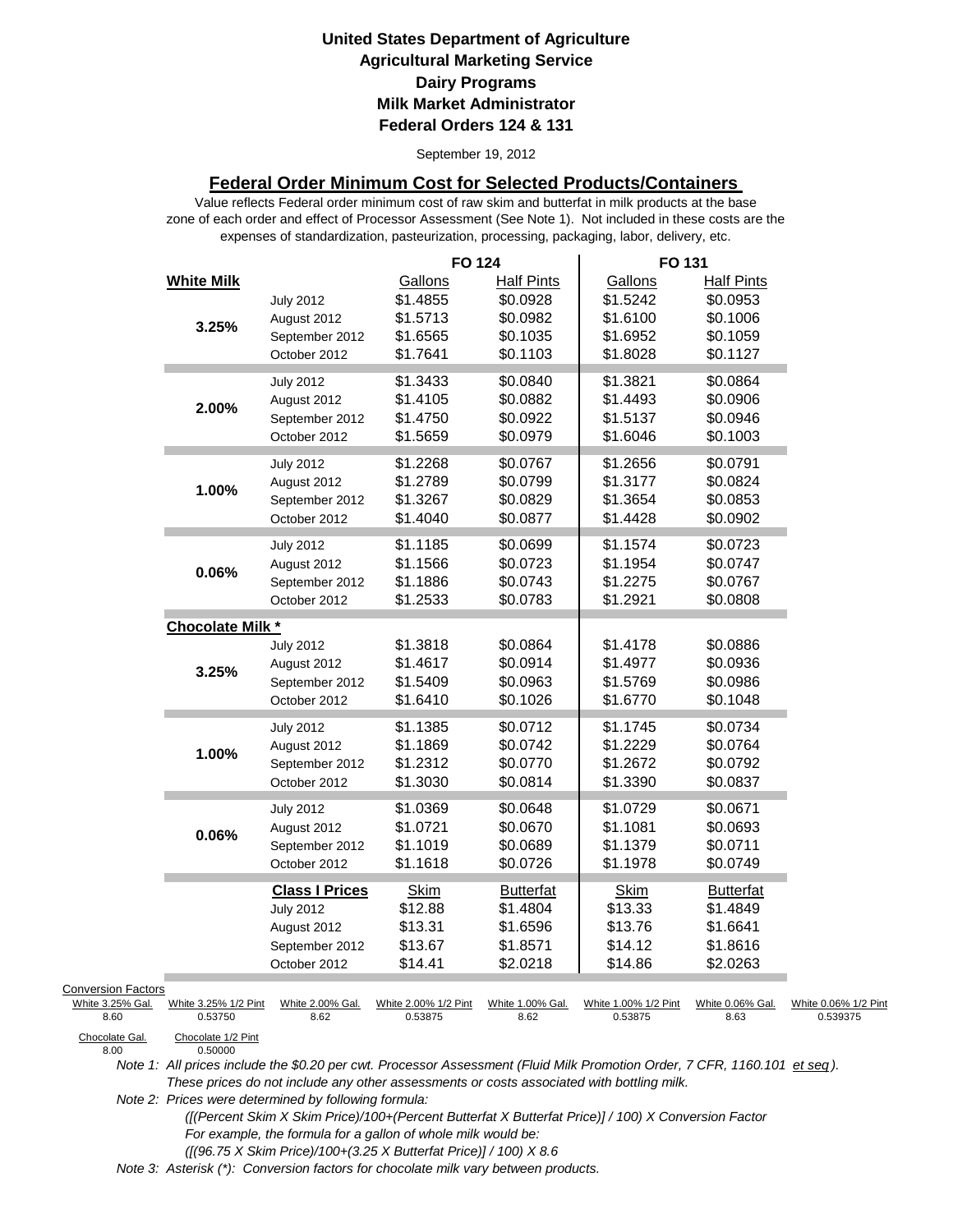### October 17, 2012

## **Federal Order Minimum Cost for Selected Products/Containers**

zone of each order and effect of Processor Assessment (See Note 1). Not included in these costs are the expenses of standardization, pasteurization, processing, packaging, labor, delivery, etc. Value reflects Federal order minimum cost of raw skim and butterfat in milk products at the base

|                                               |                         |                       | <b>FO 124</b>        |                   | FO 131               |                   |                      |
|-----------------------------------------------|-------------------------|-----------------------|----------------------|-------------------|----------------------|-------------------|----------------------|
|                                               | <b>White Milk</b>       |                       | Gallons              | <b>Half Pints</b> | Gallons              | <b>Half Pints</b> |                      |
|                                               |                         | August 2012           | \$1.5713             | \$0.0982          | \$1.6100             | \$0.1006          |                      |
|                                               |                         | September 2012        | \$1.6565             | \$0.1035          | \$1.6952             | \$0.1059          |                      |
|                                               | 3.25%                   | October 2012          | \$1.7641             | \$0.1103          | \$1.8028             | \$0.1127          |                      |
|                                               |                         | November 2012         | \$1.9181             | \$0.1199          | \$1.9568             | \$0.1223          |                      |
|                                               |                         | August 2012           | \$1.4105             | \$0.0882          | \$1.4493             | \$0.0906          |                      |
|                                               |                         | September 2012        | \$1.4750             | \$0.0922          | \$1.5137             | \$0.0946          |                      |
|                                               | 2.00%                   | October 2012          | \$1.5659             | \$0.0979          | \$1.6046             | \$0.1003          |                      |
|                                               |                         | November 2012         | \$1.7092             | \$0.1068          | \$1.7480             | \$0.1093          |                      |
|                                               |                         |                       |                      |                   |                      |                   |                      |
|                                               |                         | August 2012           | \$1.2789             | \$0.0799          | \$1.3177             | \$0.0824          |                      |
|                                               | 1.00%                   | September 2012        | \$1.3267             | \$0.0829          | \$1.3654             | \$0.0853          |                      |
|                                               |                         | October 2012          | \$1.4040             | \$0.0877          | \$1.4428             | \$0.0902          |                      |
|                                               |                         | November 2012         | \$1.5386             | \$0.0962          | \$1.5774             | \$0.0986          |                      |
|                                               |                         | August 2012           | \$1.1566             | \$0.0723          | \$1.1954             | \$0.0747          |                      |
|                                               |                         | September 2012        | \$1.1886             | \$0.0743          | \$1.2275             | \$0.0767          |                      |
|                                               | 0.06%                   | October 2012          | \$1.2533             | \$0.0783          | \$1.2921             | \$0.0808          |                      |
|                                               |                         | November 2012         | \$1.3798             | \$0.0862          | \$1.4187             | \$0.0887          |                      |
|                                               | <b>Chocolate Milk *</b> |                       |                      |                   |                      |                   |                      |
|                                               |                         | August 2012           | \$1.4617             | \$0.0914          | \$1.4977             | \$0.0936          |                      |
|                                               |                         | September 2012        | \$1.5409             | \$0.0963          | \$1.5769             | \$0.0986          |                      |
|                                               | 3.25%                   | October 2012          | \$1.6410             | \$0.1026          | \$1.6770             | \$0.1048          |                      |
|                                               |                         | November 2012         | \$1.7842             | \$0.1115          | \$1.8202             | \$0.1138          |                      |
|                                               |                         |                       |                      |                   |                      |                   |                      |
|                                               |                         | August 2012           | \$1.1869             | \$0.0742          | \$1.2229             | \$0.0764          |                      |
|                                               | 1.00%                   | September 2012        | \$1.2312             | \$0.0770          | \$1.2672             | \$0.0792          |                      |
|                                               |                         | October 2012          | \$1.3030             | \$0.0814          | \$1.3390             | \$0.0837          |                      |
|                                               |                         | November 2012         | \$1.4280             | \$0.0892          | \$1.4640             | \$0.0915          |                      |
|                                               |                         | August 2012           | \$1.0721             | \$0.0670          | \$1.1081             | \$0.0693          |                      |
|                                               |                         | September 2012        | \$1.1019             | \$0.0689          | \$1.1379             | \$0.0711          |                      |
|                                               | 0.06%                   | October 2012          | \$1.1618             | \$0.0726          | \$1.1978             | \$0.0749          |                      |
|                                               |                         | November 2012         | \$1.2791             | \$0.0799          | \$1.3151             | \$0.0822          |                      |
|                                               |                         | <b>Class I Prices</b> | <b>Skim</b>          | <b>Butterfat</b>  | <b>Skim</b>          | <b>Butterfat</b>  |                      |
|                                               |                         | August 2012           | \$13.31              | \$1.6596          | \$13.76              | \$1.6641          |                      |
|                                               |                         | September 2012        | \$13.67              | \$1.8571          | \$14.12              | \$1.8616          |                      |
|                                               |                         | October 2012          | \$14.41              | \$2.0218          | \$14.86              | \$2.0263          |                      |
|                                               |                         | November 2012         | \$15.87              | \$2.1381          | \$16.32              | \$2.1426          |                      |
|                                               |                         |                       |                      |                   |                      |                   |                      |
| <b>Conversion Factors</b><br>White 3.25% Gal. | White 3.25% 1/2 Pint    | White 2.00% Gal.      | White 2.00% 1/2 Pint | White 1.00% Gal.  | White 1.00% 1/2 Pint | White 0.06% Gal.  | White 0.06% 1/2 Pint |
| 8.60                                          | 0.53750                 | 8.62                  | 0.53875              | 8.62              | 0.53875              | 8.63              | 0.539375             |
| Chocolate Gal                                 | Chocolate 1/2 Pint      |                       |                      |                   |                      |                   |                      |

Chocolate Gal.<br>8.00

*Note 1: All prices include the \$0.20 per cwt. Processor Assessment (Fluid Milk Promotion Order, 7 CFR, 1160.101 et seq ). These prices do not include any other assessments or costs associated with bottling milk.*

*Note 2: Prices were determined by following formula:* 

0.50000

 *([(Percent Skim X Skim Price)/100+(Percent Butterfat X Butterfat Price)] / 100) X Conversion Factor For example, the formula for a gallon of whole milk would be: ([(96.75 X Skim Price)/100+(3.25 X Butterfat Price)] / 100) X 8.6*